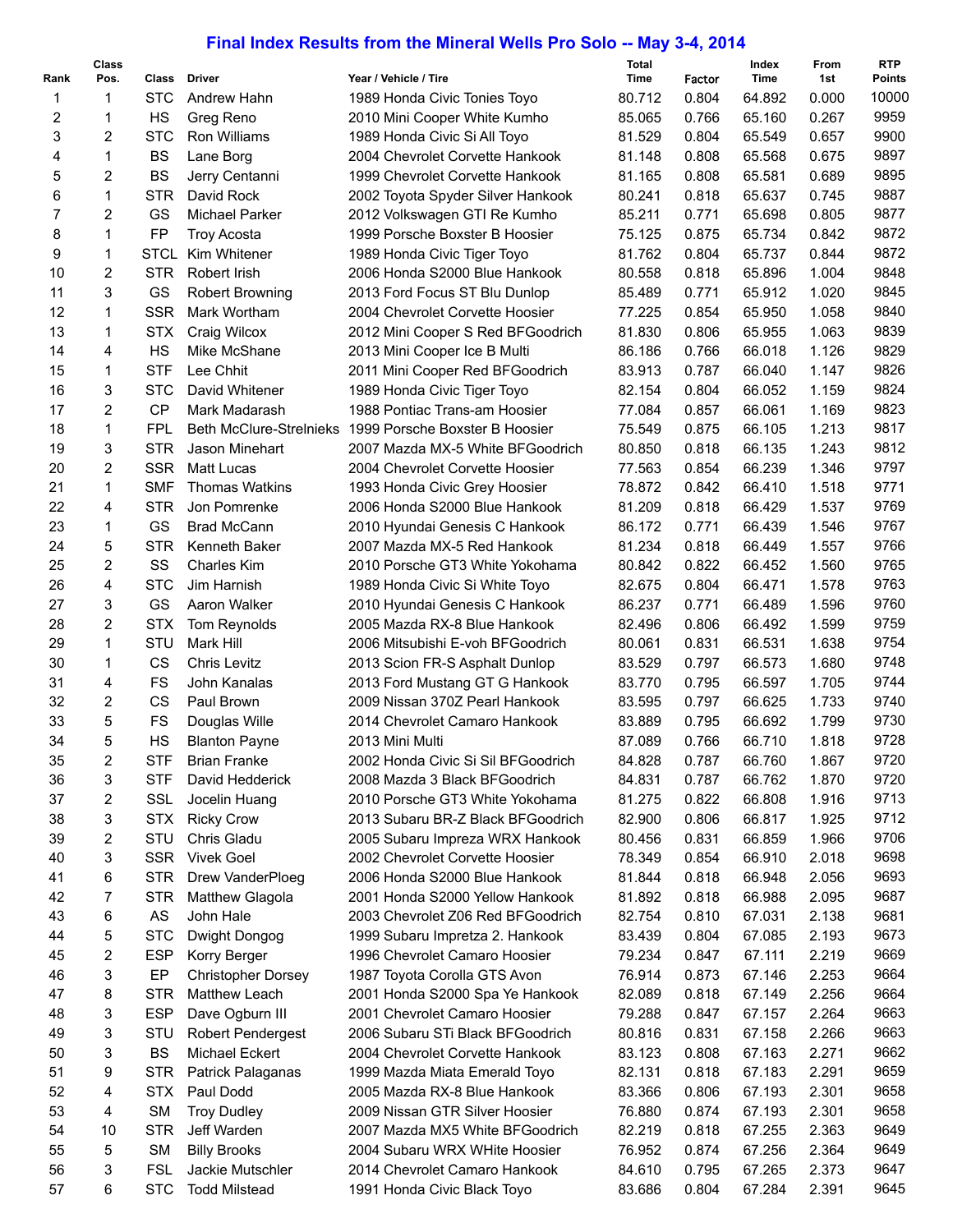| 58  | 5              | STX         | Chris Belsjoe          | 2013 Subaru BRZ blue Toyo             | 83.487 | 0.806 | 67.291 | 2.398 | 9644 |
|-----|----------------|-------------|------------------------|---------------------------------------|--------|-------|--------|-------|------|
| 59  | 1              | <b>STS</b>  | Neal Bellamy           | 1992 Mazda Miata White Toyo           | 82.997 | 0.811 | 67.311 | 2.418 | 9641 |
| 60  | 2              | <b>STS</b>  | <b>Bob Neff</b>        | 1990 Mazda Miata Blue Toyo            | 83.029 | 0.811 | 67.337 | 2.444 | 9637 |
| 61  | 3              | <b>CS</b>   | Jason Marshall         | 2012 Nissan 370Z Blue Bridgeston      | 84.568 | 0.797 | 67.401 | 2.508 | 9628 |
| 62  | 4              | CS          | <b>Manfred Reysser</b> | 2013 Scion FR-S Black BFGoodrich      | 84.574 | 0.797 | 67.405 | 2.513 | 9627 |
| 63  | 5              | <b>CS</b>   | Andy Neilson           | 2012 Scion FRS Grey Dunlop            | 84.581 | 0.797 | 67.411 | 2.519 | 9626 |
| 64  | 11             | <b>STR</b>  | Armstrong Vongsavath   | 2004 Honda S2000 Sebri Hankook        | 82.421 | 0.818 | 67.420 | 2.528 | 9625 |
| 65  | 12             | <b>STR</b>  | Greg Esmond            | 2008 Honda S2000 Hankook              | 82.448 | 0.818 | 67.442 | 2.550 | 9622 |
| 66  | 7              | ES          | Gerry Terranova        | 1999 Mazda Miata Emerald Toyo         | 85.050 | 0.793 | 67.445 | 2.552 | 9622 |
| 67  | $\mathbf{1}$   | <b>SSM</b>  | <b>Erik Strelnieks</b> | 1993 Mazda RX-7 R1 20BT Hoosier       | 76.300 | 0.884 | 67.449 | 2.557 | 9621 |
|     |                |             |                        | 2004 Chevrolet Corvette Hoosier       | 77.447 |       |        |       | 9620 |
| 68  | 6              | <b>SSP</b>  | Berry A Langley        |                                       |        | 0.871 | 67.456 | 2.564 |      |
| 69  | 7              | <b>FSR</b>  | Kevin Youngers         | 2012 Ford Mustang GT W Hoosier        | 81.888 | 0.824 | 67.476 | 2.583 | 9617 |
| 70  | 8              | <b>FS</b>   | Eric Yee               | 2013 Ford* Mustang GT G Hankook       | 84.876 | 0.795 | 67.476 | 2.584 | 9617 |
| 71  | 2              | <b>STUL</b> | Michelle Seelig        | 2006 Subaru STi Black BFGoodrich      | 81.219 | 0.831 | 67.493 | 2.601 | 9615 |
| 72  | 8              | <b>ASP</b>  | <b>Stan Whitney</b>    | 2009 Porsche Cayman S Hoosier         | 77.589 | 0.870 | 67.502 | 2.610 | 9613 |
| 73  | 13             | <b>STR</b>  | <b>Chris Robbins</b>   | 2006 Mazda MX-5 Black Hankook         | 82.549 | 0.818 | 67.525 | 2.633 | 9610 |
| 74  | 9              | ES          | Daniel Pinto           | 1999 Mazda Miata 10AE B Dunlop        | 85.194 | 0.793 | 67.559 | 2.666 | 9605 |
| 75  | 3              | <b>STS</b>  | Steve Eberlein         | 1990 Mazda Miata Blue Toyo            | 83.319 | 0.811 | 67.572 | 2.679 | 9603 |
| 76  | 14             | <b>STR</b>  | <b>Bob M Bailey</b>    | 2006 Mazda MX-5 Black Hankook         | 82.693 | 0.818 | 67.643 | 2.750 | 9593 |
| 77  | 15             | <b>STR</b>  | Jon Wagner             | 2007 Mazda Miata Hankook              | 82.739 | 0.818 | 67.681 | 2.788 | 9588 |
| 78  | 4              |             | ASPL Su Brude          | 2009 Porsche Cayman S Hoosier         | 77.797 | 0.870 | 67.683 | 2.791 | 9588 |
| 79  | 4              | FP          | Tom Holt               | 1974 Datsun 280Z White Hoosier        | 77.403 | 0.875 | 67.728 | 2.835 | 9581 |
| 80  | 4              | STU         | Adam Zaharias          | 2005 Subaru Impreza Si Dunlop         | 81.515 | 0.831 | 67.739 | 2.847 | 9580 |
| 81  | 5              | STU         | Scott Steider          | 2003 Nissan 350Z Dayto Hankook        | 81.560 | 0.831 | 67.776 | 2.884 | 9574 |
| 82  | 4              | <b>STS</b>  | Jerrett Jan            | 1993 Mazda Miata White Hankook        | 83.652 | 0.811 | 67.842 | 2.949 | 9565 |
| 83  | 16             | <b>STR</b>  | <b>Eric Davis</b>      | 2002 Honda S2000 Silver Dunlop        | 82.951 | 0.818 | 67.854 | 2.961 | 9564 |
| 84  | 5              | <b>CSL</b>  | Meredith Brown         | 2009 Nissan 370Z Pearl Hankook        | 85.159 | 0.797 | 67.872 | 2.979 | 9561 |
|     |                |             |                        |                                       |        |       |        |       |      |
| 85  | 3              | STFL        | Laura Campbell         | 2011 Mini Cooper Red BFGoodrich       | 86.254 | 0.787 | 67.882 | 2.989 | 9560 |
| 86  | 6              | GS          | <b>Brian Freeman</b>   | 2013 Fiat Abarth Nero Pirelli         | 88.258 | 0.771 | 68.047 | 3.154 | 9536 |
| 87  | 4              | <b>STF</b>  | Jeff Chesnut           | 2002 Honda Civic Si Silver BFGoodrich | 86.492 | 0.787 | 68.069 | 3.177 | 9533 |
| 88  | 5              | XP          | Vitek Boruvka          | 2006 Mazda MX-5 Blue Hoosier          | 74.755 | 0.911 | 68.102 | 3.209 | 9529 |
| 89  | 6              | CS          | Zachary Lemoine        | 2013 Scion FRS Dunlop                 | 85.479 | 0.797 | 68.127 | 3.234 | 9525 |
| 90  | 6              | STU         | Mike Jiang             | 2006 Mitsubishi Evo Dunlop            | 82.049 | 0.831 | 68.183 | 3.290 | 9517 |
| 91  | 4              | <b>SSR</b>  | David Jones            | 2006 Chevrolet Z06 Blk Hoosier        | 79.884 | 0.854 | 68.221 | 3.328 | 9512 |
| 92  | 7              | <b>STU</b>  | Luke Williamson        | 2013 Subaru STi Dark G Dunlop         | 82.115 | 0.831 | 68.238 | 3.345 | 9510 |
| 93  | 6              | <b>DSL</b>  | Connie Smith           | 2008 Audi TT Yokohama                 | 84.986 | 0.803 | 68.244 | 3.351 | 9509 |
| 94  | 10             | ES          | <b>Robert Alaniz</b>   | 1999 Mazda Miata 10AE Dunlop          | 86.060 | 0.793 | 68.246 | 3.353 | 9509 |
| 95  | 5              | <b>STS</b>  | George Hammond         | 1988 Honda CRX Si Silver Toyo         | 84.192 | 0.811 | 68.280 | 3.387 | 9504 |
| 96  | 7              | <b>STC</b>  | Phillip Osborne        | 1991 Honda Civic Si Black Toyo        | 84.941 | 0.804 | 68.293 | 3.400 | 9502 |
| 97  | 11             | ES          | Stephen Hui            | 1993 Toyota MR2 Turquo BFGoodrich     | 86.138 | 0.793 | 68.307 | 3.415 | 9500 |
| 98  | 5              | <b>STF</b>  | Jeremy Salenius        | 2010 Mini Cooper White Kumho          | 86.842 | 0.787 | 68.345 | 3.452 | 9495 |
| 99  | 6              | <b>STX</b>  | <b>Brad Maxcy</b>      | 1998 BMW 328is Black Hankook          | 84.829 | 0.806 | 68.372 | 3.480 | 9491 |
| 100 | 17             | <b>STR</b>  | Cody Mills             | 2006 Mazda MX5 Blue Dunlop            | 83.608 | 0.818 | 68.391 | 3.499 | 9488 |
| 101 | $\overline{7}$ | <b>HSL</b>  | Hailey Mahone          | 2014 Mini White Yokohama              | 89.334 | 0.766 | 68.430 | 3.537 | 9483 |
| 102 | 12             | ES          | Zack Barnes            | 1993 Toyota MR2 Teal BFGoodrich       | 86.295 | 0.793 | 68.432 | 3.539 | 9483 |
| 103 |                | <b>SSM</b>  |                        |                                       |        | 0.884 |        |       | 9483 |
|     | 2              |             | Chad Langley           | 2012 Chevrolet Corvette Hoosier       | 77.413 |       | 68.433 | 3.541 |      |
| 104 | 6              | <b>STF</b>  | Joseph Austin          | 2007 Mini Cooper Blue BFGoodrich      | 87.060 | 0.787 | 68.516 | 3.624 | 9471 |
| 105 | 18             | <b>STR</b>  | <b>Kerry Gonzales</b>  | 2002 Toyota Spyder Silver Hankook     | 83.804 | 0.818 | 68.552 | 3.659 | 9466 |
| 106 | 4              | <b>STFL</b> | Sarah Tooth            | 2009 Volkswagen Rabbit BFGoodrich     | 87.154 | 0.787 | 68.590 | 3.698 | 9461 |
| 107 | 13             | AS          | Jason Kupka            | 2008 Chevrolet Corvette BFGoodrich    | 84.726 | 0.810 | 68.628 | 3.736 | 9456 |
| 108 | 14             | AS          | <b>Rick Martinez</b>   | 2003 Chevrolet Corvette BFGoodrich    | 84.747 | 0.810 | 68.645 | 3.753 | 9453 |
| 109 | 15             | AS          | Robert Jones           | 2004 Chevrolet Corvette Hankook       | 84.769 | 0.810 | 68.663 | 3.770 | 9451 |
| 110 | 8              | STU         | <b>Robert Seelig</b>   | 2006 Subaru STi Black BFGoodrich      | 82.664 | 0.831 | 68.694 | 3.801 | 9447 |
| 111 | 9              | STU         | Thom Hardy             | 2004 Subaru WRX STi Blue BFGoodrich   | 82.682 | 0.831 | 68.709 | 3.816 | 9445 |
| 112 | 5              | <b>STSL</b> | Sharon Eberlein        | 1990 Mazda Miata Blue Toyo            | 84.757 | 0.811 | 68.738 | 3.845 | 9441 |
| 113 | 10             | STU         | <b>Brandon Slater</b>  | 2011 Subaru Impreza WRX Dunlop        | 82.783 | 0.831 | 68.793 | 3.900 | 9433 |
| 114 | 6              | <b>DP</b>   | Sherman Chang          | 2006 Mazda MX-5 Avon                  | 79.951 | 0.861 | 68.838 | 3.945 | 9427 |
| 115 | 11             | STU         | Kevin Murphy           | 2005 Mitsubishi Lancer Dunlop         | 82.866 | 0.831 | 68.862 | 3.969 | 9424 |
| 116 | 7              | <b>STX</b>  | Adam White             | 2013 Subaru BRZ Blue Toyo             | 85.604 | 0.806 | 68.997 | 4.104 | 9405 |
| 117 | 5              | <b>SSR</b>  | Charles Cram           | 2002 Chevrolet Corvette Hoosier       | 80.797 | 0.854 | 69.001 | 4.108 | 9405 |
|     |                |             |                        |                                       |        |       |        |       |      |